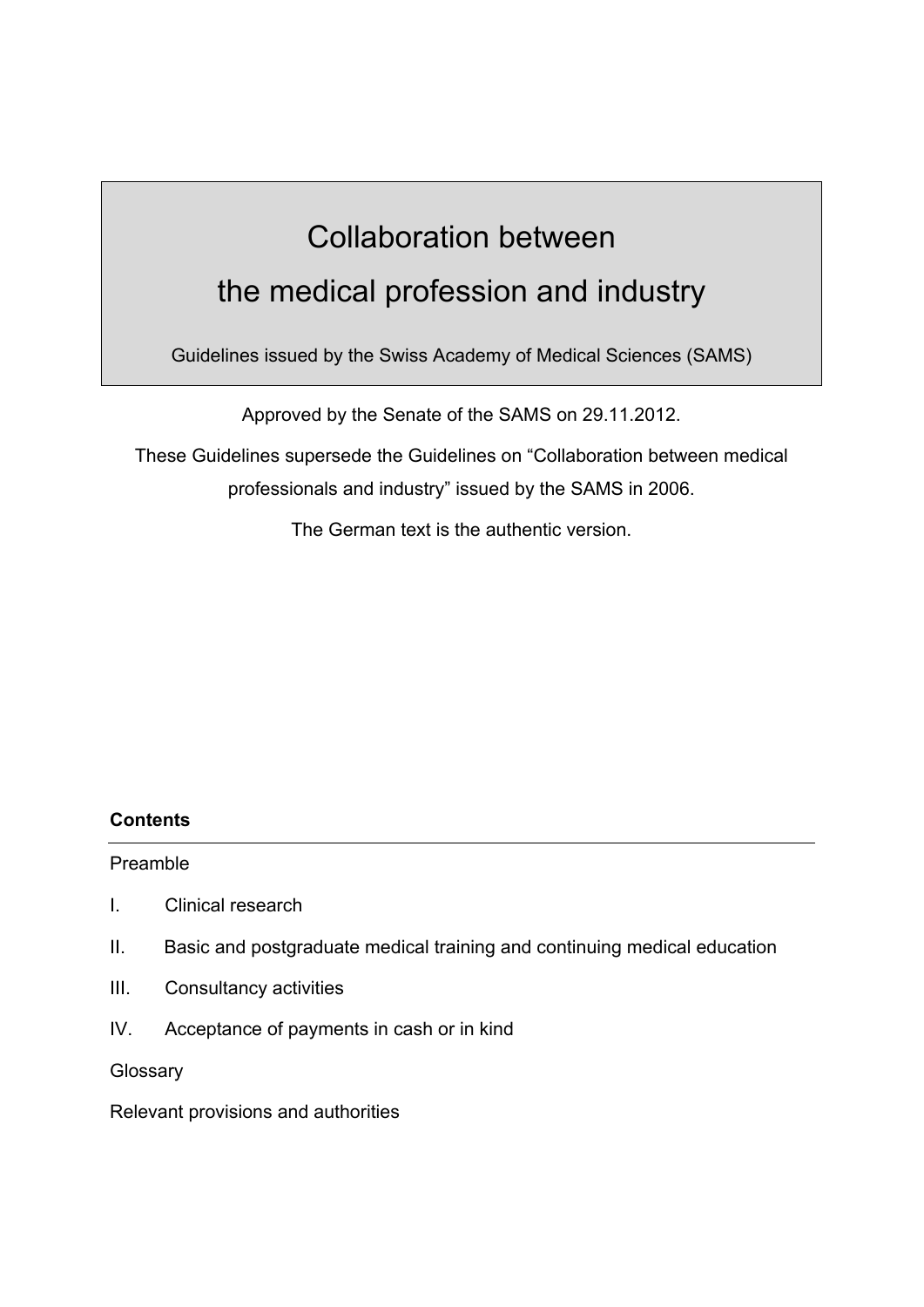"A useful criterion in determining acceptable activities and relationships is: would you be willing to have these arrangements generally known?"

"Physicians and the Pharmaceutical Industry", Guidelines of the American College of Physicians, 1990

#### **Preamble**

There is a long tradition of collaboration between physicians and industry, which is essentially in the interests of good healthcare and frequently helps to increase scientific knowledge. However, such collaboration may give rise to conflicts of interest, dependencies or even, in exceptional cases, conflicts with the law.

Conflicts of interest can be of a financial, psychological or social nature. They do not arise from particular kinds of action or omission. Nor is it decisive whether a person feels influenced in a certain situation.

Recommendations on "Collaboration between the medical profession and industry" were first published by the SAMS in 2002. In 2005, these were partly revised and reissued as Guidelines, which came into effect in 2006. These Guidelines were then incorporated into the Code of Conduct of the Swiss Medical Association (FMH). In addition, the SAMS established an Advisory Committee on collaboration with industry<sup>1</sup>. Since 2007, this committee has overseen the practical implementation and interpretation of the Guidelines.<sup>2</sup>

In practice, further points requiring clarification and a number of gaps were identified. The SAMS therefore decided to revise the Guidelines in 2012. In particular, apart from the revision and expansion of certain sections, a section on consultancy activities was added.

The Guidelines are applicable to relations between physicians and healthcare suppliers – in particular, companies in the pharmaceuticals, medical devices and IT sectors. They are intended to promote appropriate management of conflicts of interest which may arise when compensation (financial or otherwise) is provided in return for physicians' services. The aim of the Guidelines is not to prohibit, but – by recommending appropriate behaviour for everyday professional activities – to promote objectivity, quality and transparency, to prevent dependencies and to facilitate the management of conflicts of interest.

The SAMS is well aware that such Guidelines can never offer solutions directly applicable to every individual case. In practice, all parties are to apply and comply with the spirit of the Guidelines to the best of their ability. The medical profession and industry are therefore called on, as partners, to organize – and where necessary adjust – their interactions accordingly.

#### **Principles**

It is crucial that, in any conflict of interest, the parties proceed in accordance with the following principles:

- *Principle of separation:* Physicians' dealings with patients in particular must be independent of any material benefits promised or received. The processes and procedures in question are to be strictly separated.
- *Principle of transparency:* Any material benefits promised or received, especially where nothing is provided directly in return, must be disclosed.
- *Principle of equivalence:* Benefits must not be disproportionate to the services provided in return.

<sup>&</sup>lt;sup>1</sup> <u>http://www.samw.ch/de/Portraet/Kommissionen/Beratende-Kommission.html</u><br><sup>2</sup> Swissmedic, the authority responsible for enforcement, published in the *Swiss Medical Bulletin* a supplementary contribution on its interpretation of the prohibition on promises and acceptance of material benefits under Article 33 of the Therapeutic Products Act (available in French www.bullmed.ch/docs/saez/archiv/fr/2007/2007-39/2007-39-416.PDF and in German www.saez.ch/docs/saez/archiv/de/2007/2007-39/2007-39-416.PDF).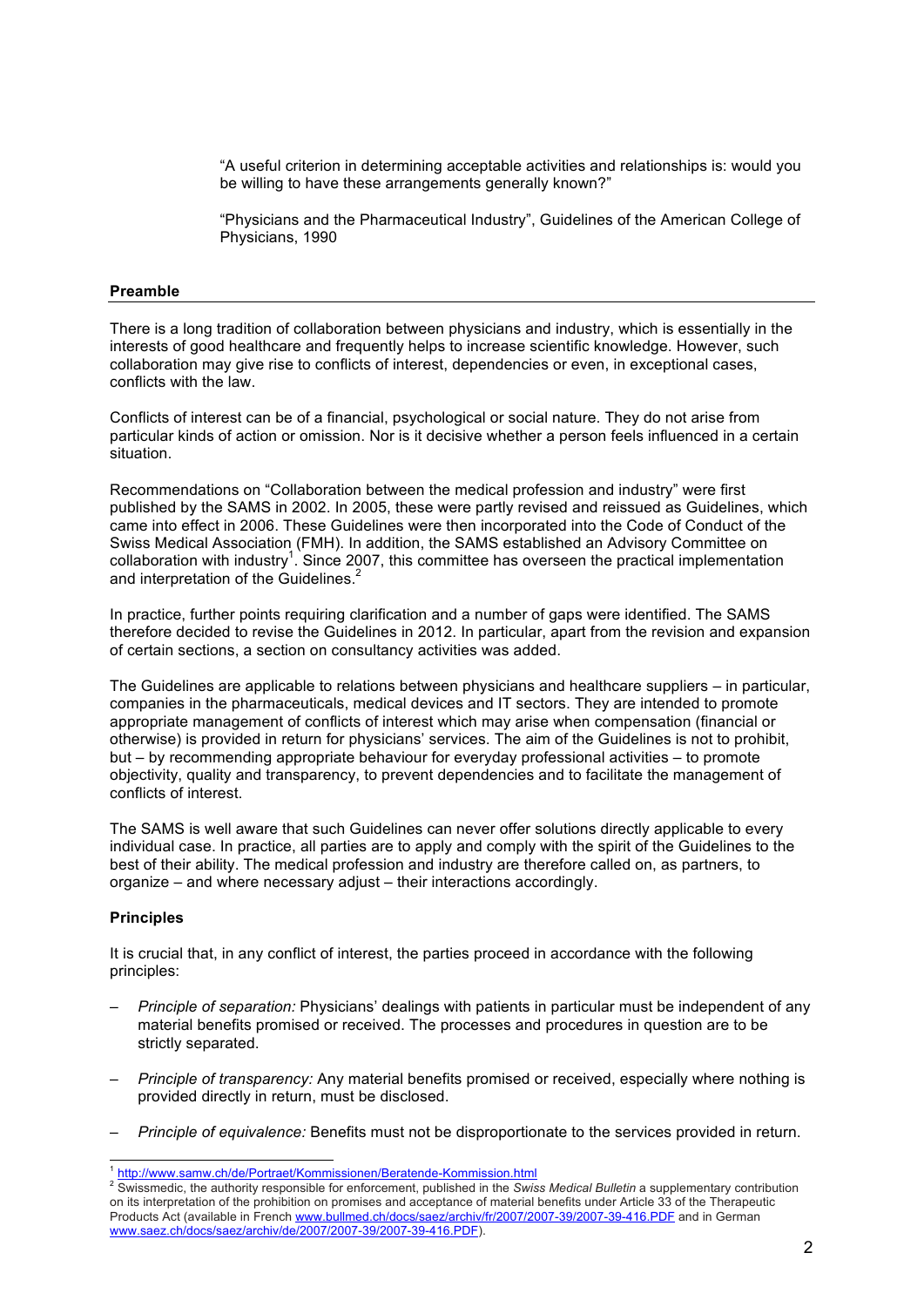- *Principle of documentation:* All services must be agreed in writing. The nature of the services and the compensation are to be specified in detail, together with the purpose of the services to be provided. If such agreements concern employees of healthcare institutions, they are to be approved by the employer or by the line manager responsible.
- *"Two-pairs-of-eyes" principle*: It should not be permissible for important decisions to be taken by a single individual. The aim is to reduce the risk of errors and abuses. All contracts and financial transactions are to be signed by two people at each institution.
- *Principle of separation of accounts:* Third-party funding for research and teaching is to be managed separately in each case. All such transactions must be transparent and auditable.

In the collaboration of physicians with industry, disclosure is necessary as a first step towards the appropriate management of any conflicts of interest. For physicians in research, hospital and practice settings, this is not only a matter of legal requirements but also of professional ethics. By adopting guidelines on its own initiative, with a code of conduct clarifying and supplementing legal regulations, the medical profession underlines its desire for independence and credibility.

# **I. Clinical research**

# **Introduction**

The aim of clinical research is to gain a scientific understanding of human diseases and to translate this knowledge into practice through the development of effective methods for diagnosis, prevention and treatment. Clinical research is a prerequisite for any advances in medicine.

Clinical research is a complex process, involving several stages and extending over many years, for the development of new, improved and safer preventive, diagnostic and therapeutic products and procedures; it is carried out at universities, hospitals and research institutes and in practice settings. The conduct of clinical research is governed by strict scientific, ethical and legal requirements, primarily designed to ensure the protection of trial subjects (see "Relevant provisions and authorities" in the Appendix).

In many areas, collaboration of clinical researchers with industry or with contract research institutes is a key requirement for innovative research. However, the prospect of obtaining financial benefits or recognition thanks to a clinical trial or its results may lead researchers to act inappropriately in the planning, conduct or analysis of a trial. The applicable regulations<sup>3</sup> designed to ensure the quality of research projects and to protect the trial subjects concerned therefore need to be supplemented by guidelines that promote the objectivity of research, help to prevent dependencies and facilitate the management of conflicts of interest.

# **Guidelines**

# **1. Clinical research is guided by scientific and ethical standards.**

Clinical research must comply with current scientific and ethical requirements, legal regulations and the internationally recognized principles of Good Clinical Practice (GCP)<sup>4</sup>. Researchers are legally required to have GCP training corresponding to their function and responsibilities within the research project.

# **2. Institutions regularly evaluate the quality of the clinical research they carry out.**

The scientific quality of clinical trials is to be assessed on the basis of their originality and methodology, as well as the results obtained (including disclosure of negative results). Also to be taken into account are the quality of the publication and the importance of the findings.

#### 4 In addition, according to Art. 9 para. 2 let. l of VKlin, the investigator must have the necessary training or experience in GCP.

3 Human Research Act (HFG), Therapeutic Products Act (HMG), Good Clinical Practice (GCP) guidelines.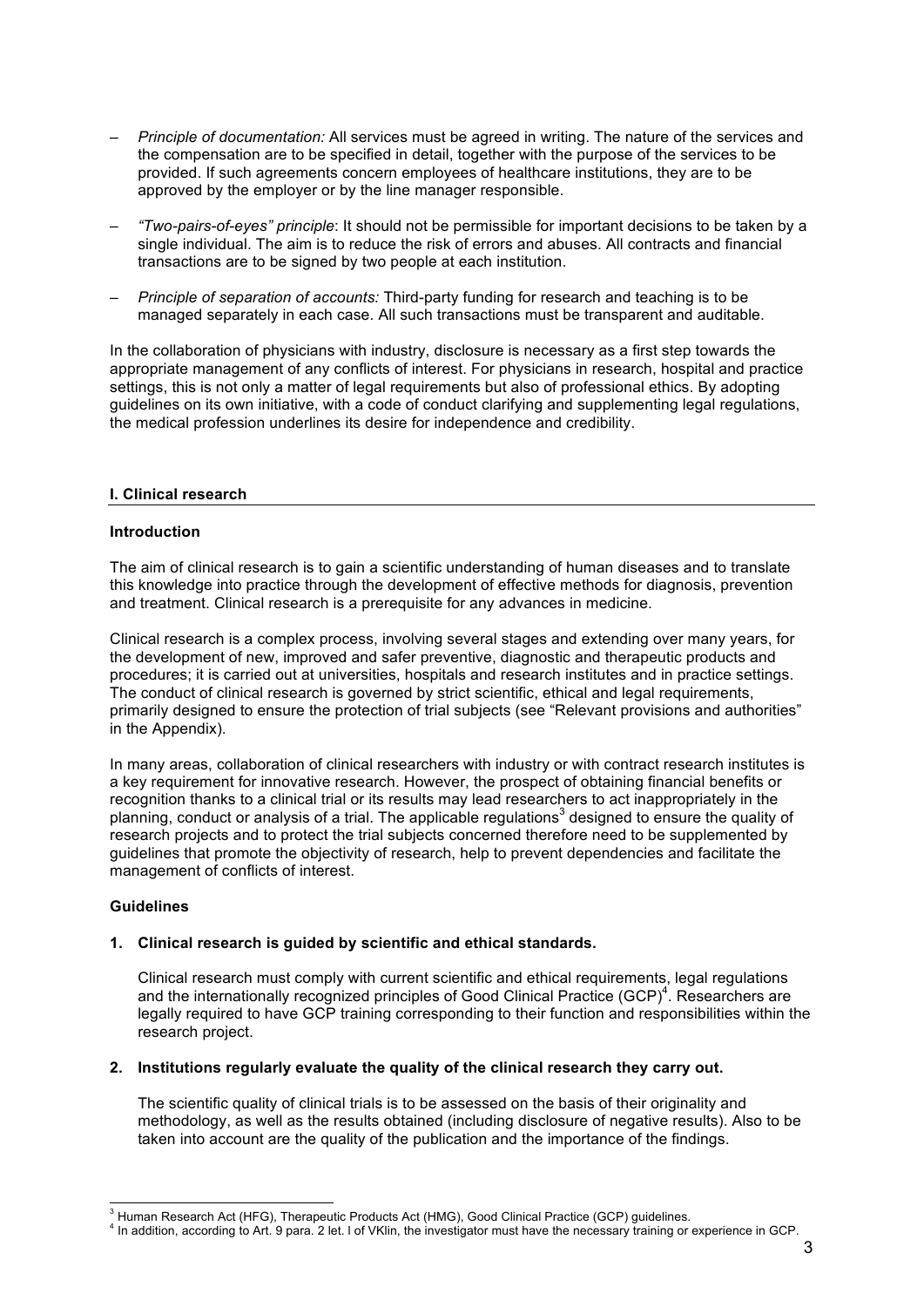# **3. All clinical trials are recorded in a registry accessible to the public.**

The aim of registration, in particular, is to ensure that:

- the results are fully and correctly published,
- changes to the study protocol are scientifically comprehensible and justified, and
- post hoc changes to the study protocol which are not in accordance with GCP can be identified.

The registry should provide information on the relevant parameters of a trial<sup>5</sup>.

# **4. The researcher responsible and his/her co-workers have no financial interest in the trial or its results.**

The researchers involved in a trial are to disclose to the institution where they work any financial interests associated with their participation. In particular, the researcher responsible for a trial or his/her co-workers must not at the same time be proprietors, partners, board members or major shareholders of a company that uses the procedure or manufactures or markets the product under investigation. Any justified exceptions to this rule must be approved by the institution where the researchers work.

#### **5. The conduct and financing of clinical trials are governed by a contract.**

Every trial conducted on behalf of and financed by a third party (i.e. a sponsor) is to be governed by a written contract. The contract is to be signed by the researcher responsible and, where appropriate, by the competent representative of the institution where the researcher works, and also by the sponsor.

The following points are to be specified in the contract:

- the clinical trial which is the subject of the contract;
- the various parties' obligations and responsibilities;
- the parties' respective contributions in the conduct of the trial;
- the compensation provided, the level of which should be commensurate with the services actually performed;
- the investigator's unrestricted access to all data relevant to the conduct of the trial and the protection of the trial subjects concerned;
- access to statistical analyses;
- the obligation to publish the results of the trial or make them accessible to the public;
- the assurance of the investigator's freedom to publish;
- the conditions under which, if appropriate, the trial can or must be discontinued;
- indemnification for liability in the event of damage arising from the clinical trial;
- rights to the subsequent use of data or trial results.

5 Registration of clinical trials will be a legal requirement with the entry into force of the Human Research Act (HFG) and the related ordinances.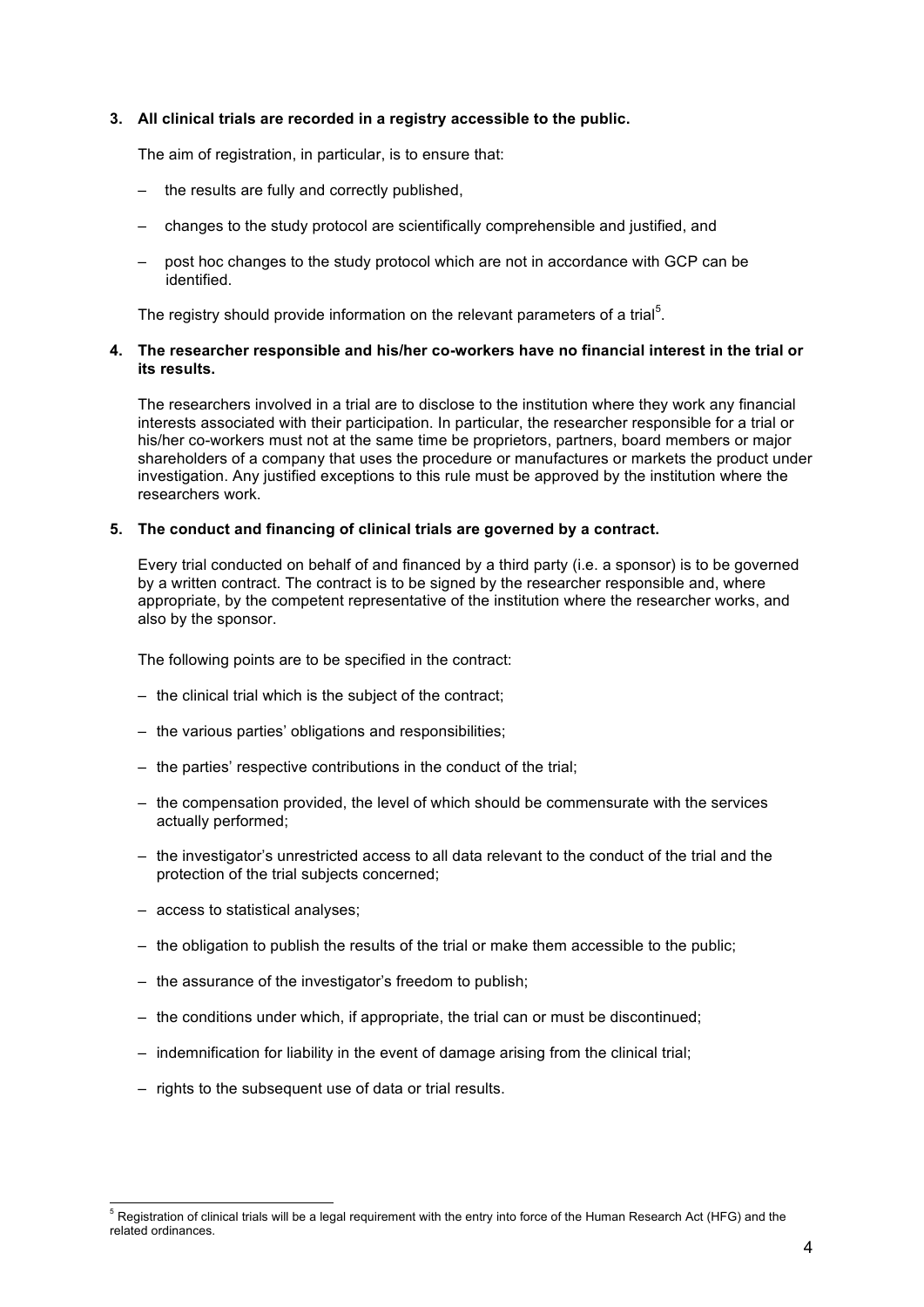# **6. Payment for trials conducted at institutions is made to institutional accounts for third-party funds.**

All financial contributions from sponsors in connection with clinical trials are to be credited to dedicated accounts. Access to these accounts is controlled by the institution (university, department, hospital, foundation, etc.) for which the investigator works.

# **7. When a scientific study is published, authorship is limited to those researchers who have made a substantial contribution.**

Individuals are only to be named as authors of a publication if they played a significant part in planning, data collection, analysis and/or preparation of the manuscript. If third parties (medical writers) contribute to the publication, their names are to be listed and any affiliations with an industrial or other sponsor are to be disclosed. Guest authorship is not permitted.

The involvement of ghostwriters not listed in the publication as third-party contributors is not acceptable.

# **8. Financial or material support provided for a trial is to be disclosed when the results are published or presented.**

In publications reporting the results of a trial, the sponsor who financed the trial must be clearly indicated to readers in a note or footnote. This is also to be clearly indicated when trial results are presented at lectures, conferences and similar events; any interests which the authors may have are also to be declared.

# **9. The results of a trial must be interpreted independently of the interests of the party providing financial or material support.**

When the results of a trial are interpreted in publications or at presentations, conflicts of interest are to be avoided. The investigator must therefore take particular care to ensure:

- that the desirable and the adverse effects of a product or procedure observed in the trial are accurately documented and critically discussed;
- that the cost/benefit ratio of the product or procedure investigated is presented as objectively as possible.

# **10. Researchers do not participate in the marketing of products which they have previously investigated.**

Researchers responsible for or involved in a trial must not undermine their independence or credibility by participating in marketing campaigns for the product or procedure investigated.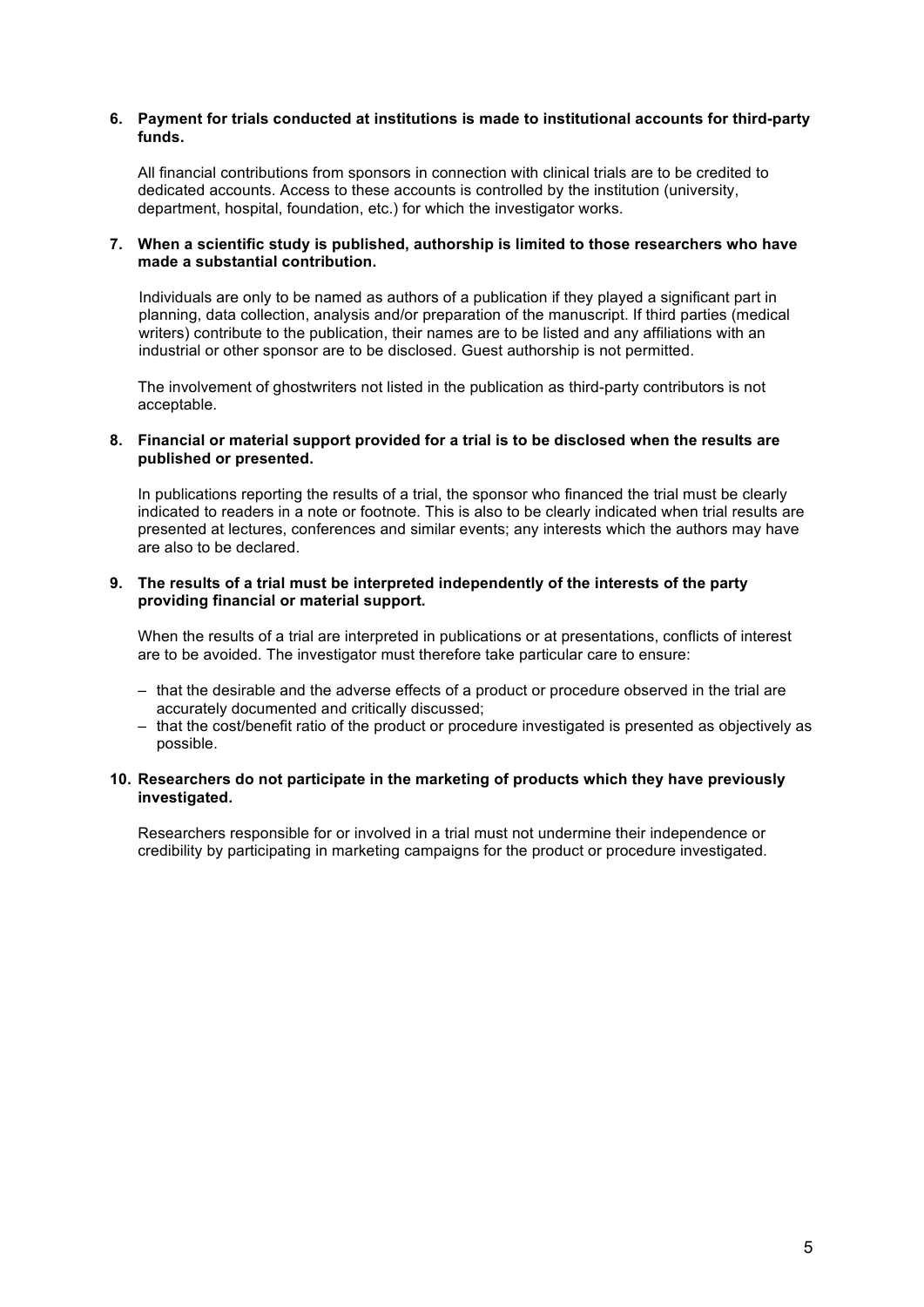# **II. Basic and postgraduate medical training and continuing medical education**

# **Introduction**

The number of diagnostic and therapeutic agents and procedures available to medicine is constantly growing. Basic and postgraduate training and continuing education for physicians needs to be continuously adapted to these developments. Continuing medical education (CME) should provide the participants with objective and balanced knowledge and skills which are useful and necessary for patient care; it is a prerequisite for appropriate medical practice.

The continuing medical education prescribed by law entails considerable additional costs for physicians. Apart from the costs of attendance, CME events involve a loss of working hours and income. The financing of these costs is not assured either for hospitals or for practising physicians. As the acquisition of new knowledge enriches medical practice, it is therefore also in the interest of the individual physician.

A substantial proportion of CME events are financially supported ("sponsored") or organized by the pharmaceutical industry and the medical devices sector (hereafter referred to as "industry" or "companies"). While this is now taken for granted by many physicians and institutions, it may give rise to dependencies or conflicts of interest. Accordingly, guidelines are also required for this area.

In basic and postgraduate medical training, the same considerations apply with regard to support provided by industry as for continuing medical education.

# **Guidelines**

**1. The application for accreditation of a CME event by the competent bodies (professional societies, cantonal medical associations, Swiss Institute for Postgraduate Training & Continuing Medical Education) is submitted by the physicians or medical committees organizing the event.**

The organizer of a CME event is responsible for applying to the competent professional body for accreditation. Accreditation is only granted for CME events which fully comply with the present Guidelines. Events are to be guided by the aims specified in the CME Regulations (FBO/RFC) $^6$  of the Swiss Institute for Postgraduate Training & Continuing Medical Education (SIWF/ISFM)<sup>7</sup> and the professional societies' CME programmes.

# **2. Accreditation is only granted for CME events if the content and programme is defined or decisively shaped by physicians or medical committees.**

In particular, the following conditions apply:

- The event organizers are organizations, institutions or individuals with expertise in the area concerned, and not industry.
- CME events are to be financed by participants' fees and the host institution. If additional financial support is required, sponsorship should be sought from a number of different (mutually independent) companies.
- As a rule, a fee for participation is to be charged. Fees need not be charged for shorter (halfday) CME events.
- Agreements between event organizers and sponsors are to be made in writing.
- The organizers, not the sponsors, are to define the content and programme for the event and select the speakers. Satellite symposia organized by sponsors are to be designated as such, scheduled for non-prime times and not accredited as CME events.

<sup>-&</sup>lt;br>6 Available in French www.fmh.ch/files/pdf6/fbo\_f.pdf and German www.fmh.ch/files/pdf6/fbo\_d.pdf. www.fmh.ch/bildung-siwf.html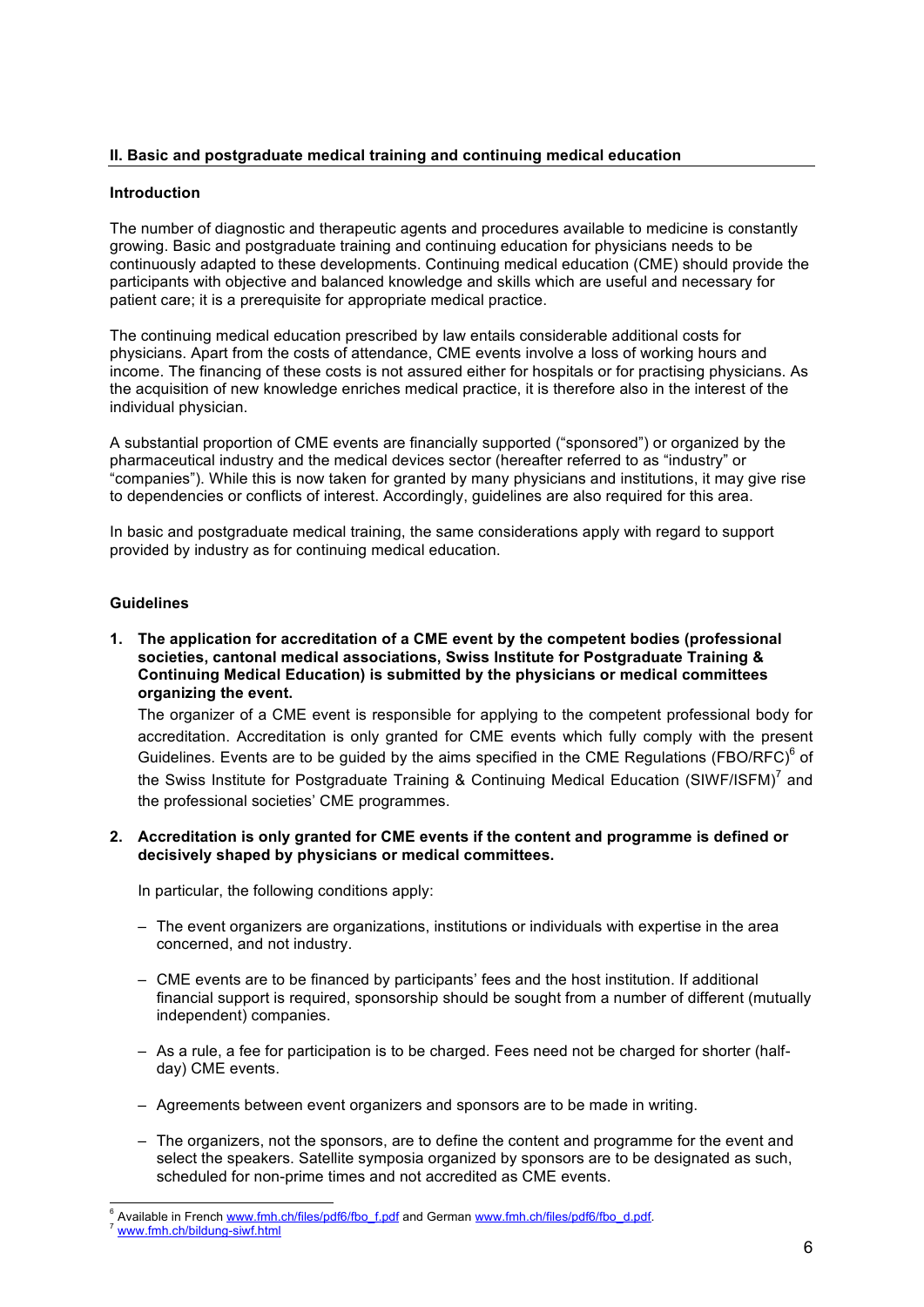- Participants should be given the opportunity to evaluate CME events.
- Any accompanying programme is to be incidental to and must be clearly separated from the scientific/professional component.
- The approval of credits for a CME event must be settled before invitations are sent out. Invitations to CME events including wordings such as "Application for credits submitted" are not permissible. Applications for credits should be dealt with by the competent bodies within a period of four weeks.

To avoid unnecessary administrative effort, professional societies may grant global or advance accreditation to CME events regularly conducted by the societies themselves or by hospitals or hospital departments; in such cases, however, a written assurance that the CME events comply with these Guidelines is required from the professional society, hospital or hospital department concerned.

#### **3. As far as possible, preventive, diagnostic and therapeutic options are presented in accordance with the criteria of evidence-based medicine and with due consideration for cost-effectiveness.**

Topics should be discussed objectively according to the current state of scientific knowledge and from various perspectives (interdisciplinary approach). As a rule, diagnostic and therapeutic options should be presented in full and, as far as possible, in accordance with the criteria of evidence-based medicine (EBM).

**4. If various effective agents, medical devices or procedures are available for prevention, diagnosis or treatment, they are to be compared as objectively as possible.**

In presentations, medicines are generally to be referred to by their generic names $^8$ .

**5. Funding obtained from sponsorship is credited to a dedicated account held by the event organizer (university, institution, foundation, professional society, regional medical association, etc.) and employed for the organization of CME events, remuneration of speakers and defrayal of their expenses.**

Industry-supported CME events held in hospitals and lasting one or more days are to be approved by the competent body.

Finances are to be controlled by the event organizer. Budgets and accounts are to be made available to sponsors and professional societies on request.

# **6. Physicians attending CME events as listeners (i.e. not giving presentations, posters or talks, or chairing meetings, etc.) bear an appropriate share of the costs.**

For the sake of their independence, physicians attending a CME event, or their employers, are to bear an appropriate share – generally at least a third – of the costs of participation, travel and accommodation.

It is not permissible for a sponsor to provide full or partial reimbursement of the costs borne by an attendee and/or compensation for indirect costs (loss of working hours or income).

Non-self-employed physicians who are offered financial support by a company to participate at an event are to inform their line manager of the level of support and the sponsor. For physicians in postgraduate training, invitations are generally issued to the institution, which then decides on participation.

The costs of additional hotel accommodation, travel or other activities not intrinsically related to the event itself are to be borne in full by the attendee or accompanying persons.

<sup>-&</sup>lt;br>8 <sup>8</sup> International Nonproprietary Names for pharmaceutical substances (INN)(www.who.int/medicines/services/inn/en/)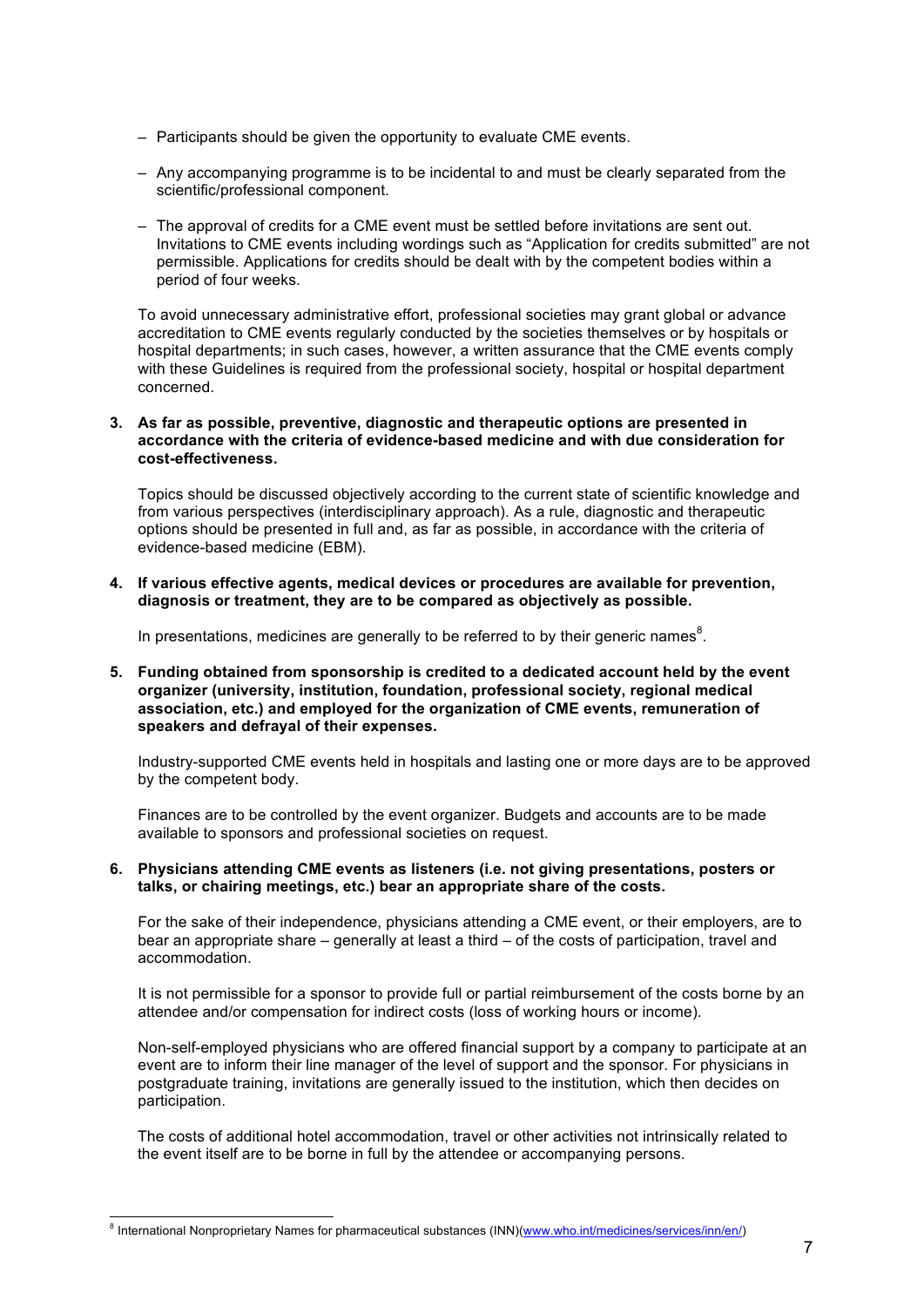**7. Speakers and organizers disclose any personal or institutional commercial interests, financial ties with the sponsor, consultancy activities undertaken for the sponsor, or research support received from the sponsor.**

Speakers' fees should be appropriate.

All sponsors are to be listed in the programme and documentation for the event.

Speakers are to declare their interests in an appropriate manner to the event organizer, to the professional society and – before the start of their presentation – to attendees.

**8. If medical faculties or their parent universities establish a teaching and/or research post (professorship) which is financed by companies or other third-party funding, they specify the fundamental conditions in writing.**

In such cases, the independence of teaching and research is to be assured.

**9. Medical faculties ensure that no inappropriate interactions occur between medical students and industrial companies.**

In particular, faculties are to ensure that, in the course and in the broader context of their basic medical training, students are not unduly influenced by industrial companies through gifts or other material benefits or in other ways. In addition, they are to raise students' awareness of potential conflicts of interest arising from collaboration between the medical profession and industry.

# **10. Hospital physicians in management positions ensure that contacts between industry representatives and hospital staff take place within an institutional framework.**

As a rule, contacts between industry representatives and hospital staff, especially assistant physicians, should take place on hospital premises. Physicians in management are to ensure that they are informed about such contacts and about the content of discussions.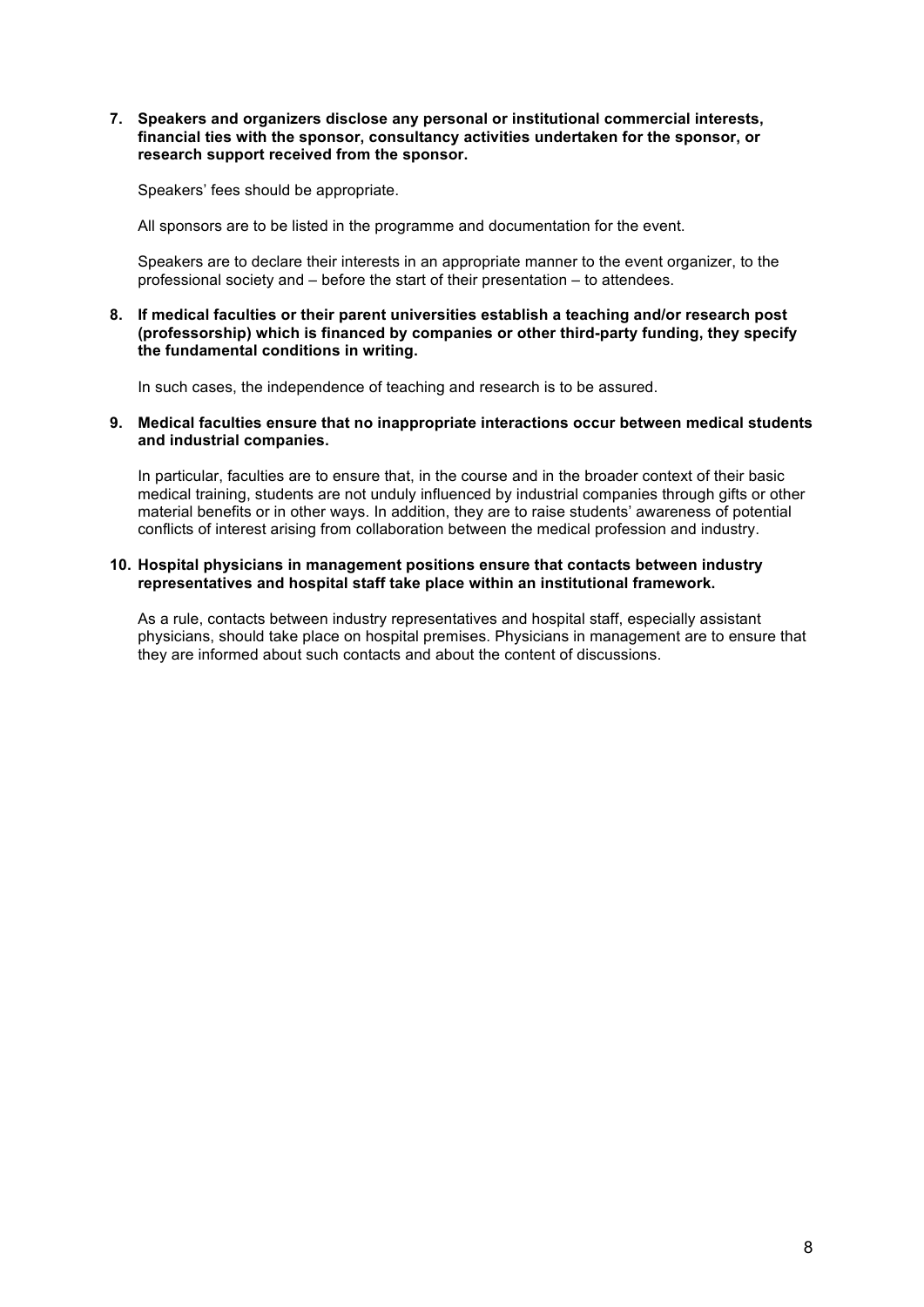# **III. Consultancy activities**

# **Introduction**

Physicians' services are enlisted when their expertise is required to address specific medical questions. Requests may be received from various parties – e.g. from a public authority wishing to publish recommendations on health behaviour, from an industrial company wishing to conduct research or launch a new product, or from a professional society wishing to elaborate guidelines. In such cases, there is always the potential for conflicts of interest.

# **Guidelines**

**1. When participation on an Advisory Board or similar body (cf. Glossary) is being considered, the need and justification for such consultancy should be examined.**

In particular, the following points should be clarified:

- whether the purpose of the consultancy is clearly defined and justified; in particular, Advisory Boards for marketing purposes are to be avoided;
- the duration of and rationale for the consultancy;
- whether one has the necessary expertise to express a credible opinion on the matter in question;
- whether any conflicts of interest exist;
- on what criteria the selection (including the number) of experts is based.

Where appropriate, an invitation to serve on an Advisory Board is to be declined.

- **2. Consultancy services are provided on the basis of a contract, which documents in particular the nature, purpose and scope of the consultancy, the fee, the expert's independence and provisions concerning transparency.**
- **3. The level of the fee agreed for participation on an Advisory Board or similar body should reflect the services provided.**
- **4. Members of bodies responsible for the preparation of guidelines disclose any conflicts of interest at the outset and periodically thereafter; this information is published together with the guidelines.**
- **5. A physician only participates in an observational study or an online survey if it seeks to address a relevant scientific question and is not a form of marketing.**
- **6. Members of internal bodies responsible for institutional purchasing of therapeutic products must declare their interests.**

In the event of foreseeable conflicts of interest, the member concerned should not be involved in decision-making.

**7. Experts and "opinion leaders" do not allow themselves to be named as authors of publications to which they have not made a substantial contribution and for whose content they cannot fully vouch (no "guest authorship").**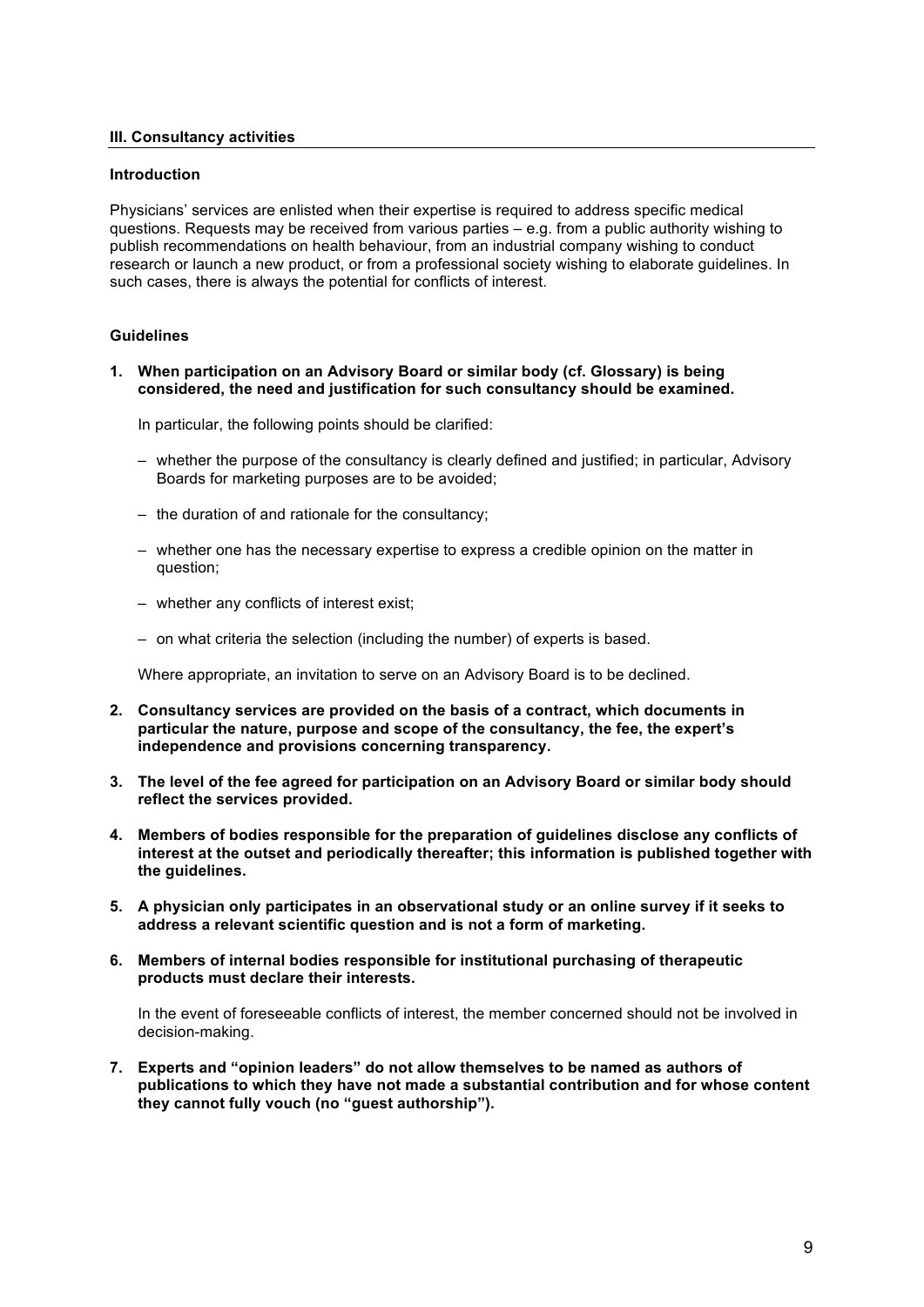# **IV. Acceptance of payments in cash or in kind**

# **Introduction**

Article 38 of the Code of Conduct of the Swiss Medical Association (FMH) states that: "it is not permissible to accept gifts […] or other benefits [...] from third parties which could influence the physician in his/her medical decisions and which go beyond customary tokens of appreciation."

This question is also covered by various legal provisions (Art. 33 Therapeutic Products Act, Art. 56 para. 3 Health Insurance Act, Art. 322<sup>ter</sup> ff. Swiss Criminal Code; cantonal regulations). The following Guidelines are to be understood and observed as aids to implementation in practice.

# **Guidelines**

# **1. Physicians in hospital, practice or research settings do not accept from industry any payments in cash or in kind which go beyond financially insignificant tokens of appreciation.**

In public hospitals, the acceptance of payments in cash or in kind is governed by internal regulations. Within the institution, these specify which gifts are to be approved by, and which are only to be reported to, the line manager (e.g. by setting upper limits or elaborating a "white list").

For all major purchases and contracts, a joint signature is required ("two-pairs-of-eyes" principle). The acceptance of payments in cash or in kind and the institution's purchasing function are to be kept strictly separate.

All agreements on the acceptance of payments in cash or in kind above an internally specified limit are to be made in writing. These agreements also include a declaration that no (verbal or tacit) subsidiary agreements have been made. Also to be specified are the purposes for which funds paid into a donation account may be used. Access to this account is to be controlled by internal regulations.

# **2. Physicians make appropriate use of free samples.**

Physicians should be aware that prescribing behaviour can be influenced by drug samples.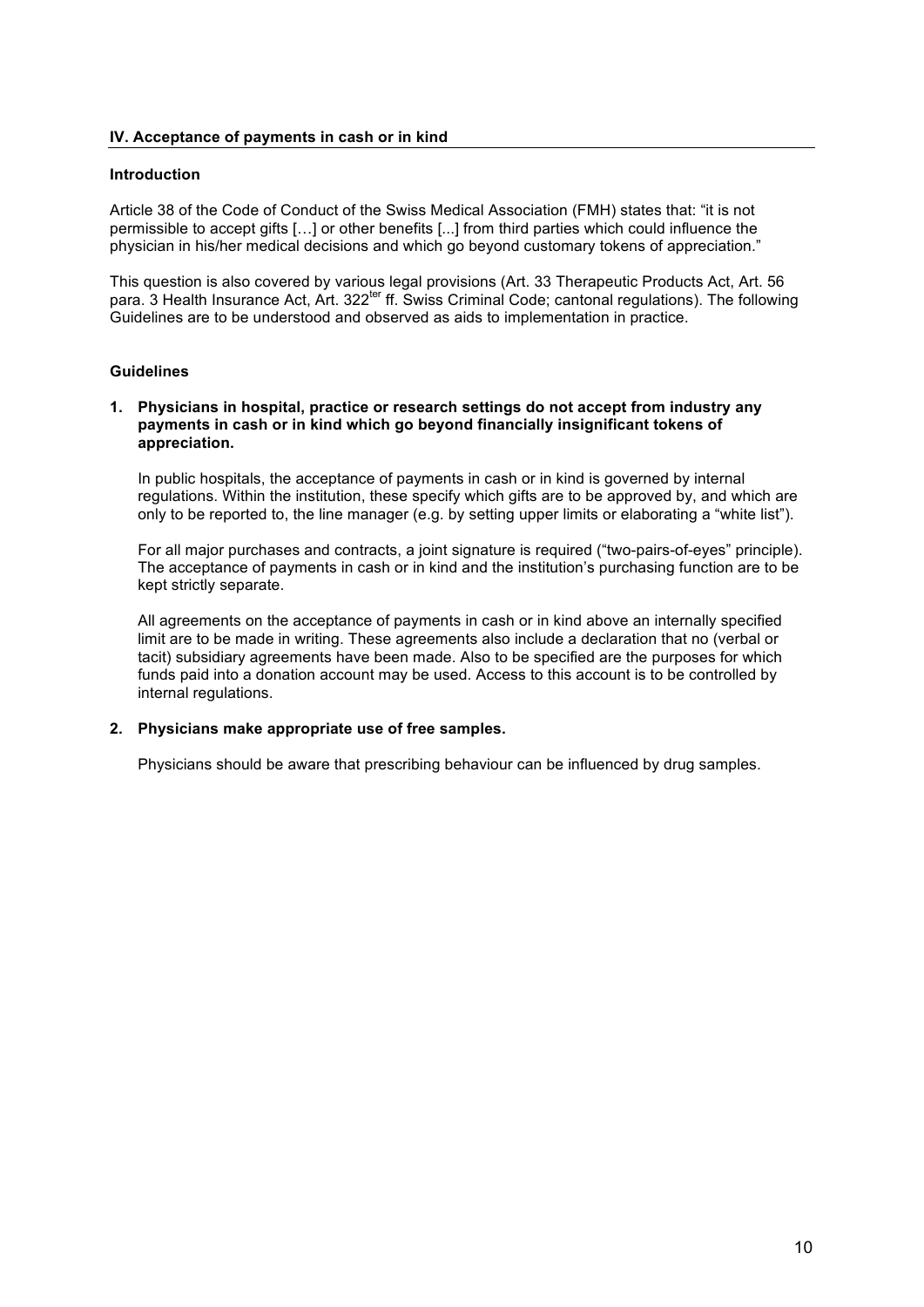# **Glossary**

**Advisory Board** Body composed of physicians and other experts which provides advice on medical questions to a company or other organization. Also known, for example, as a Concept Board, Expert Panel, Executive Council or Round Table.

**Basic medical training** University education (studies)

**Clinical research** Research involving *trial subjects* or materials of human origin, i.e. involving contact with human beings (in contrast to basic research). Clinical research includes, for example, patient-focused research, epidemiological studies, outcomes research and health services research.

**Clinical trial** Research project in which persons are prospectively assigned to a health-related intervention in order to investigate its effects on health or on the structure and function of the human body. (This definition is taken from Art. 3 let. l HFG.)

**CME events** e.g. conferences, meetings of physicians for sharing of experiences ("quality circles"), online CME programmes.

**Continuing medical education (CME)** Ongoing updating and expansion of professional skills after the completion of *postgraduate medical training*; it is designed to ensure the quality of professional practice.

**GCP** Good Clinical Practice guidelines designed to protect *trial subjects* and to ensure the quality of clinical trial data.

**Generic name** International Nonproprietary Name (INN) given to a pharmaceutical substance.

**Gifts** Benefits offered in the absence of an agreement on services and with no purpose specified.

**HFG** (German abbreviation for) Federal Act on Research Involving Human Beings (Human Research Act).

**HMG** (German abbreviation for) Federal Act on Medicinal Products and Medical Devices (Therapeutic Products Act)

**Institution** e.g. university, hospital, network.

**Medical devices** Products, including instruments, apparatus, in vitro diagnostics, software and other goods or substances which are intended to have or are presented as having a medical use and whose principal effect is not obtained with a medicinal product (Art. 4 para. 1 let. b, HMG).

**Medicinal products** Products of chemical or biological origin which are intended to have or are presented as having a medicinal effect on the human or animal organism, in particular in the diagnosis, prevention or treatment of diseases, injuries and handicaps; blood and blood products are also considered to be medicinal products (Art. 4 para. 1 let. a, *HMG*).

**Postgraduate medical training** An activity of specified duration and content, which is subject to evaluation and is designed to expand the knowledge and skills acquired in the course of previous medical studies, in preparation for independent professional practice.

**Sponsor** Any person or organization assuming responsibility for the initiation, management or financing of a *clinical trial* (Art. 5 let. b, VKlin).

**Sponsorship** Financial support provided for an event, a project, a publication or other activities, not in return for services of equivalent value, but with a purpose being specified; this support may or may not be subject to conditions concerning disclosure.

**Therapeutic products** Umbrella term for *medicinal products* and *medical devices*.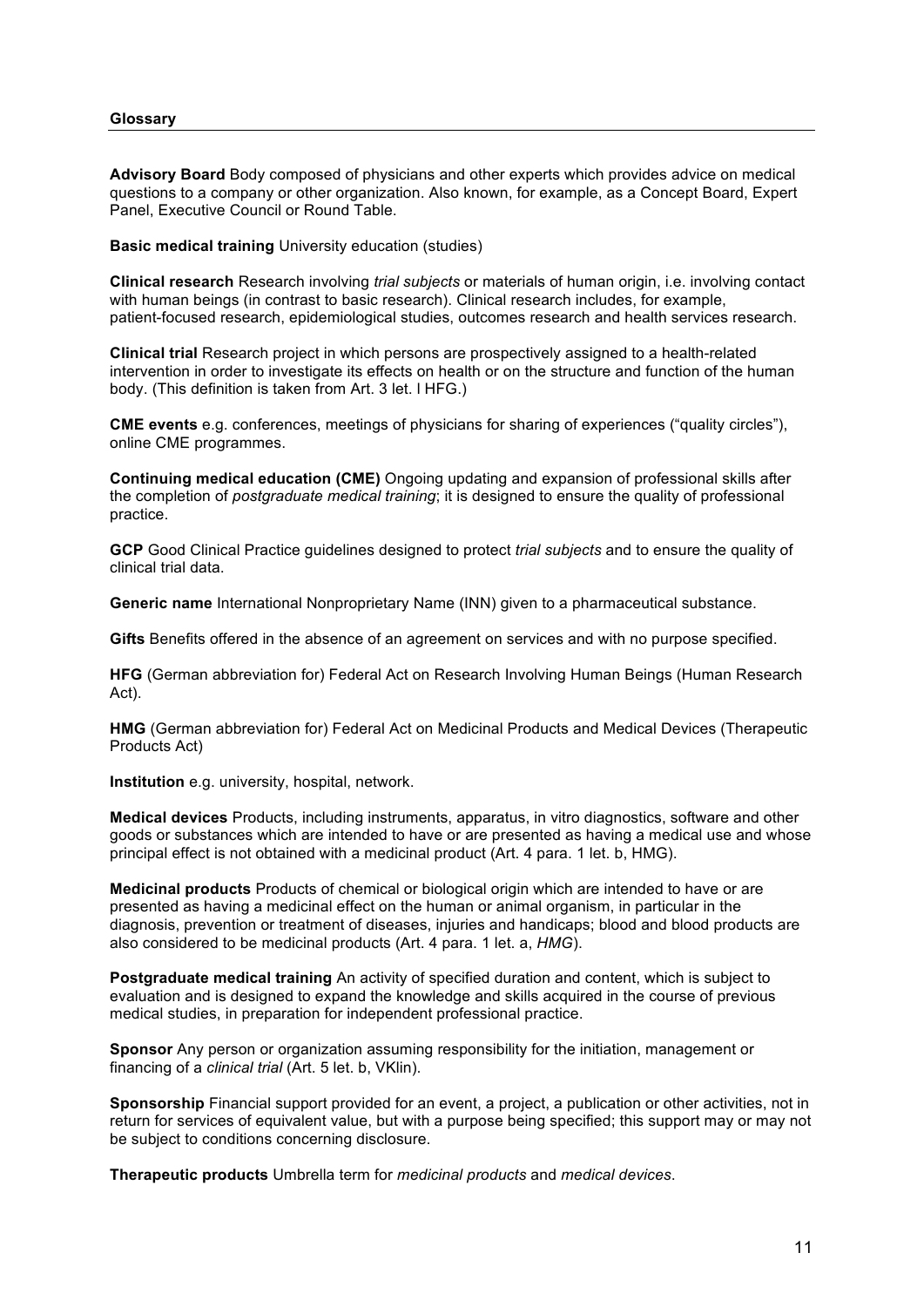**Third-party funding** Financial support made available to a person or an institution from an external source in return for agreed services (dedicated project financing) and which has the same value for both parties (in contrast to *sponsorship*).

**Trial subjects** Persons taking part in a *clinical trial*, who are either exposed to the therapeutic product under study or assigned to a control group (Art. 5 let. d, VKlin).

# **Relevant provisions and authorities**

# **I. Clinical research**

# **National and international regulations for the conduct of clinical trials:**

Integrity in scientific research. Principles and procedures. Swiss Academies of Arts and Sciences, 2008. www.akademien-schweiz.ch/en/dms/E/Publications/Guidelines-and-Recommendations/e\_Integrity.pdf

World Medical Association (WMA) Declaration of Helsinki: Ethical Principles for Medical Research Involving Human Subjects (revised version, October 2008). www.wma.net/en/30publications/10policies/b3/

International Conference on Harmonisation of Technical Requirements for Registration of Pharmaceuticals for Human Use: Guideline for Good Clinical Practice www.ich.org/fileadmin/Public\_Web\_Site/ICH\_Products/Guidelines/Efficacy/E6\_R1/Step4/E6\_R1\_\_Gui deline.pdf

Convention for the Protection of Human Rights and Dignity of the Human Being with regard to the Application of Biology and Medicine (Biomedicine Convention) http://conventions.coe.int/treaty/en/treaties/html/164.htm

CONSORT 2010 Statement: updated guidelines for reporting parallel group randomised trials. www.consort-statement.org/consort-statement/

International Committee of Medical Journal Editors: Uniform requirements for manuscripts submitted to biomedical journals. www.icmje.org/urm\_full.pdf

Clinical Trial Registration: A Statement from the International Committee of Medical Journal Editors. New England Journal of Medicine 2004; 351:1250-1251 www.nejm.org/doi/full/10.1056/NEJMe048225

# **Drug regulatory authorities, legislation and other regulations:**

**Switzerland:** Swiss Agency for Therapeutic Products (Swissmedic) www.swissmedic.ch

Federal Act of 15 December 2000 on Medicinal Products and Medical Devices (Therapeutic Products Act; HMG)

www.admin.ch/ch/e/rs/c812\_21.html

Ordinance of 17 October 2001 concerning Clinical Trials with Therapeutic Products (VKlin) www.admin.ch/ch/d/sr/c812\_214\_2.html

Ordinance of 17 October 2001 concerning the Promotion of Medicinal Products (AWV) www.admin.ch/ch/d/sr/c812\_212\_5.html

Federal Act on Research Involving Human Beings (HFG; adopted by Parliament on 30 September 2011; expected to come into force in mid-2013)

**European Union:** European Medicines Agency (EMA) www.ema.europa.eu/ema/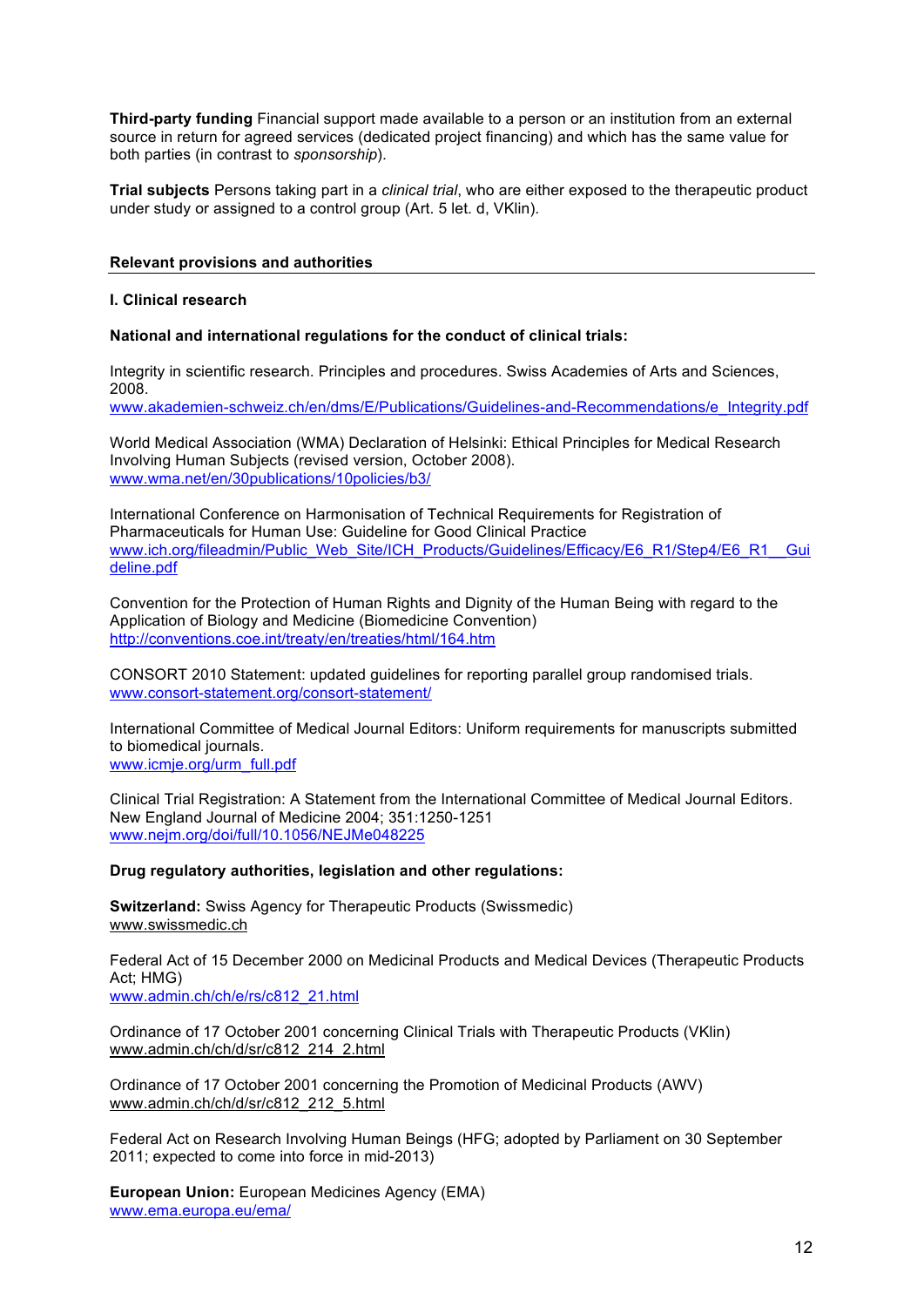Directive 2001/20/EC of the European Parliament and of the Council of 4 April 2001 on the approximation of the laws, regulations and administrative provisions of the Member States relating to the implementation of good clinical practice in the conduct of clinical trials on medicinal products for human use

Overview of pharmaceutical legislation: http://ec.europa.eu/health/documents/eudralex/vol-1/index\_en.htm

Directive 2001/20/EC: http://ec.europa.eu/health/files/eudralex/vol-1/dir\_2001\_20/dir\_2001\_20\_en.pdf

**US:** Food and Drug Administration (FDA) www.fda.gov/

Good Clinical Practice in FDA-regulated clinical trials www.fda.gov/oc/gcp/default.htm

# **Industry codes of conduct:**

Code of Conduct of the Pharmaceutical Industry in Switzerland (Pharma Code) of 4 December 2003 (including subsequent revisions) www.sgci.ch/plugin/template/sgci/\*/63768

Federation of Swiss Medical Devices Trade and Industry Associations (FASMED) Code of Business Conduct www.fasmed.ch/de/info-center/publikationen/code-of-business-conductstatuten.html?no\_cache=1&cid=2601&did=1876&sechash=47098dea

European Federation of Pharmaceutical Industries and Associations (EFPIA) EFPIA HCP Code: EFPIA Code on the promotion of prescription-only medicines to, and interactions with, healthcare professionals www.efpia.eu/sites/efpiaweb.voxteneo.com/files/EFPIA%20Code\_Promotion\_HCP\_- \_11.06.14\_FINAL\_EDITING\_07-08-11-mcp-20110630-002-EN-v1\_0.pdf

Eucomed Guidelines on Interactions with Healthcare Professionals www.eucomed.org/key-themes/ethics

# **II. Basic and postgraduate medical training and continuing medical education**

# **International recommendations and guidelines:**

World Medical Association (WMA) Statement concerning the Relationship between Physicians and Commercial Enterprises (revised version, October 2009). http://www.wma.net/en/30publications/10policies/r2/

Canadian Medical Association. CMA Policy. Guidelines for Physicians in Interactions with Industry. www.cma.ca

http://policybase.cma.ca/dbtw-wpd/Policypdf/PD08-01.pdf

# **Swissmedic recommendations:**

Concerning the prohibition on promises and acceptance of material benefits under Article 33 of the Therapeutic Products Act, particularly in connection with support provided by the pharmaceutical industry for postgraduate training and continuing education of healthcare professionals (only available in French/German).

http://www.swissmedic.ch/marktueberwachung/00091/00241/01468/index.html?lang=de

# **Industry codes of conduct:**

Code of Conduct of the Pharmaceutical Industry in Switzerland (Pharma Code) of 4 December 2003 (including subsequent revisions)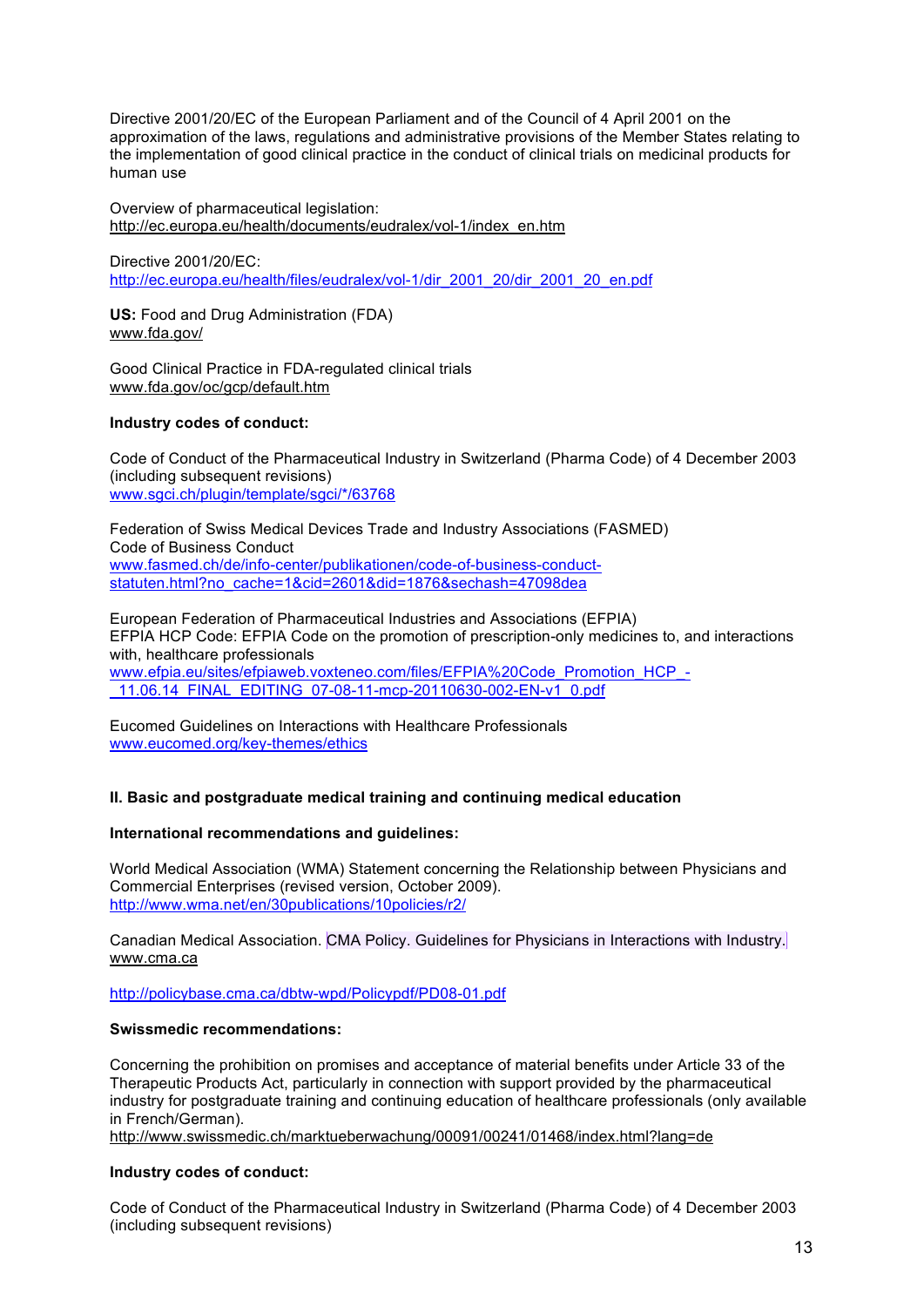# www.sgci.ch/plugin/template/sgci/\*/63768

Federation of Swiss Medical Devices Trade and Industry Associations (FASMED) Code of Business Conduct www.fasmed.ch/de/info-center/publikationen/code-of-business-conductstatuten.html?no\_cache=1&cid=2601&did=1876&sechash=47098dea

European Federation of Pharmaceutical Industries and Associations (EFPIA) EFPIA HCP Code: EFPIA Code on the promotion of prescription-only medicines to, and interactions with, healthcare professionals www.efpia.eu/sites/efpiaweb.voxteneo.com/files/EFPIA%20Code\_Promotion\_HCP\_-\_11.06.14\_FINAL\_EDITING\_07-08-11-mcp-20110630-002-EN-v1\_0.pdf

Eucomed Guidelines on Interactions with Healthcare Professionals www.eucomed.org/key-themes/ethics

# **III. Acceptance of payments in cash or in kind**

# **Relevant legal provisions:**

Art. 33 of the Federal Act of 15 December 2000 on Medicinal Products and Medical Devices (Therapeutic Products Act; HMG)

Art. 322<sup>ter</sup> ff. of the Swiss Criminal Code of 21 December 1937 (StGB)

Art. 56 para. 3 of the Federal Act of 18 March 1994 on Health Insurance (KVG)